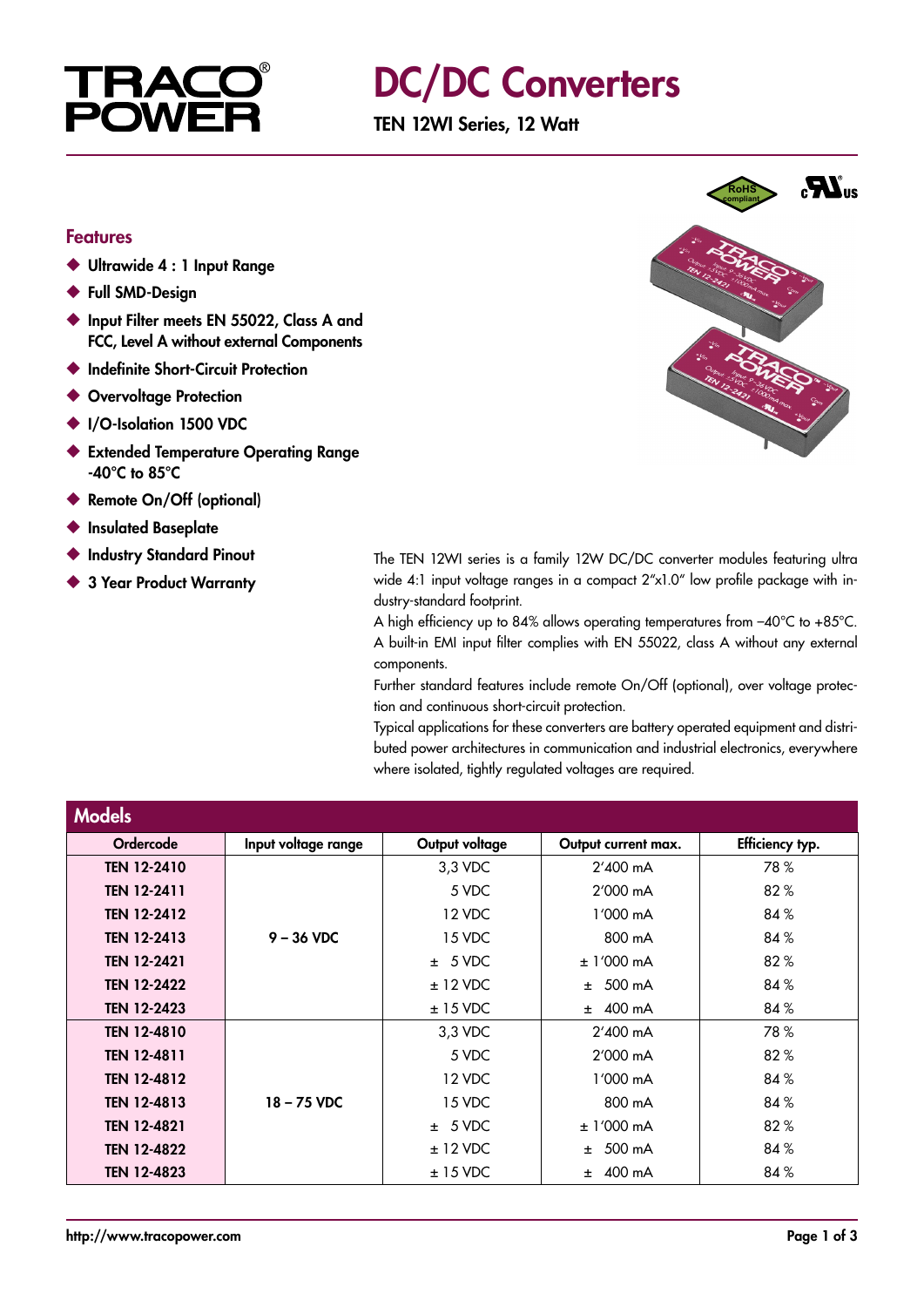# **TRACO®**<br>POWER

### DC/DC Converters TEN 12WI Series 12 Watt

| <b>Input Specifications</b>                   |                                        |                                                                                    |                                             |
|-----------------------------------------------|----------------------------------------|------------------------------------------------------------------------------------|---------------------------------------------|
| Input current (no load)                       | 24 Vin models                          |                                                                                    | 40 mA typ.                                  |
|                                               | 48 Vin models                          |                                                                                    | 20 mA typ.                                  |
| Input current (full load)                     | 24 Vin;                                | 3.3 Vout models:                                                                   | 425 mA typ.                                 |
|                                               | 24 Vin;                                | 5 & ±5 Vout models:                                                                | 510 mA typ.                                 |
|                                               | 24 Vin;<br>48 Vin;                     | other output models:<br>3.3 Vout models:                                           | 600 mA typ.<br>215 mA typ.                  |
|                                               | 48 Vin;                                | 5 & ±5 Vout models:                                                                | 255 mA typ.                                 |
|                                               | 48 Vin;                                | other output models:                                                               | 300 mA typ.                                 |
| Surge voltage                                 | 24 Vin models                          |                                                                                    | 42 V max                                    |
| $(1 \text{ sec. max.})$                       | 48 Vin models                          |                                                                                    | 84 V max.                                   |
| Reverse voltage protection                    |                                        |                                                                                    | 1.0 A max.                                  |
| Conducted noise (input)                       |                                        |                                                                                    | EN 55022 level A, FCC part 15, level A      |
| <b>Output Specifications</b>                  |                                        |                                                                                    |                                             |
| Voltage set accuracy                          |                                        |                                                                                    | ±1%                                         |
| Regulation                                    | - Input variation Vin min. to Vin max. |                                                                                    | $\pm$ 0.5 % max.                            |
|                                               | $-$ Load variation $10 - 90$ %         |                                                                                    | $\pm$ 0.5 % max.                            |
| Ripple and noise (20 MHz Bandwidth)           |                                        |                                                                                    | 50 mVpk-pk typ.                             |
| Temperature coefficient                       |                                        |                                                                                    | ± 0.02 % / K                                |
| Output current limitation                     |                                        |                                                                                    | >110% of lout max. foldback                 |
| Short circuit protection                      |                                        |                                                                                    | indefinite (automatic recovery)             |
| Capacitive load                               | - single output models                 |                                                                                    | 470 µF max.                                 |
|                                               | - dual output models                   |                                                                                    | 100 µF max.                                 |
| <b>General Specifications</b>                 |                                        |                                                                                    |                                             |
| Temperature ranges                            | $-$ Operating                          |                                                                                    | $-40$ °C  + 85 °C                           |
|                                               | - Case temperature                     |                                                                                    | $+100$ °C max.                              |
|                                               | - Storage                              |                                                                                    | $-55$ °C  + 125 °C                          |
| Derating above 60°C                           |                                        |                                                                                    | 2% / K                                      |
| Humidity (non condensing)                     |                                        |                                                                                    | 95 % rel H max.                             |
| Reliability, calculated MTBF (MIL-HDBK-217 E) |                                        |                                                                                    | >700'000 h @ +25 °C                         |
| Isolation voltage (60 sec.)                   | - Input/Output                         |                                                                                    | 1'500 VDC                                   |
| Isolation capacity                            | - Input/output)                        |                                                                                    | 200 pF typ                                  |
| <b>Isolation</b> resistance                   | - Input/Output (500 VDC)               |                                                                                    | > 1'000 M Ohm                               |
| Switching frequency (fixed)                   |                                        |                                                                                    | 400 kHz typ. (pulse width modulation PWM)   |
| Remote On/Off (optional):                     | $-$ On:                                |                                                                                    | 2.5  5.5 VDC or open circuit.               |
|                                               | $-$ Off:                               |                                                                                    | 0  0.8 VDC or short circuit pin 2 and pin 6 |
|                                               | - Off idle current:                    |                                                                                    | 10 mA max.                                  |
| Safety standards:                             |                                        | UL 1950, EN 60950, IEC 60950<br>compliance up to 60 VDC input voltage (SELV limit) |                                             |
|                                               |                                        |                                                                                    |                                             |
| Safety approvals:                             |                                        |                                                                                    | cUL/UL File E188913                         |

All specifications valid at nominal input voltage, full load and +25°C after warm-up time unless otherwise stated.